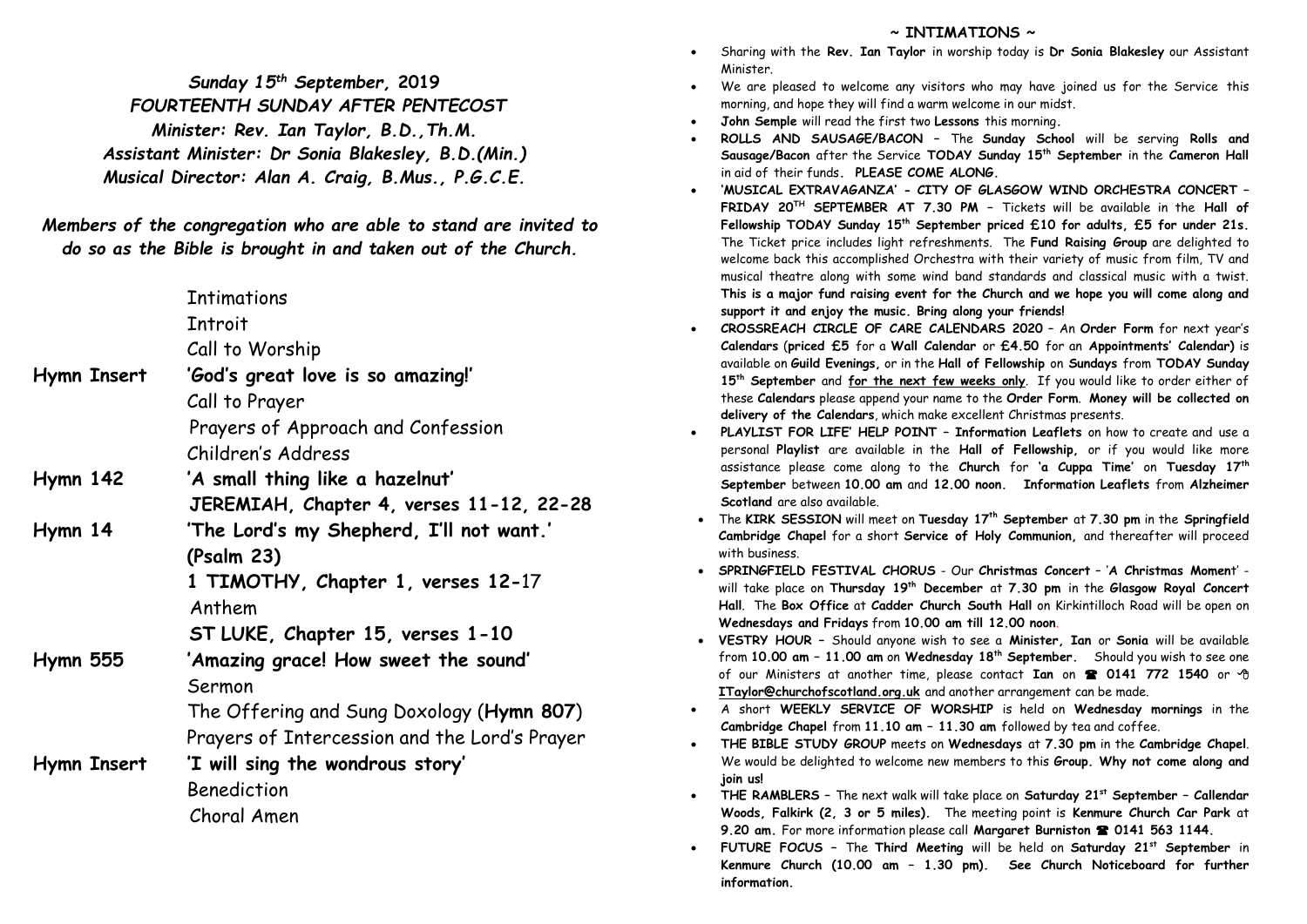- **HARVEST THANKSGIVING CONTRIBUTIONS** The **Church** will be open from **10.00 11.00 am NEXT Saturday 21st September** for anyone who wishes to make a contribution of vegetables; small ring-pull tins of – soups, meat, fish (tuna/salmon), meat balls, hot dogs, bolognese, beans and sausage, macaroni, haggis, ravioli, carrots, peas, sweetcorn, mixed vegetables, baked beans, potatoes; tinned fruit, rice and custard; jars of pasta bake, curry sauce; salt, pepper, curry powder; jam, sugar, tea and coffee; bottles of sauce, vinegar, tomato paste; lentils, cereals, biscuits, fresh fruit, sweets, and diluting juice. Small packets of cereals are particularly useful to give to people who are outside all day. Mars Bars and similar chocolate bars are also welcome extras and a good source of energy. **Gifts may also be brought on Sunday morning. Monetary donations** will also be accepted on **Sunday 22nd September** before morning worship, and these should be placed in the **Offering Plate** in the **Hall of Fellowship.** These donations will be distributed to **The Lodging House Mission, Glasgow City Mission, RNIB (Bishopbriggs), Calllieburn (Very Sheltered Housing), Kirkhaven (run by CrossReach), Women's Aid, Bishopbriggs, and Marie Curie (Huntershill).**
- **HARVEST THANKSGIVING** will take place this year during morning worship **NEXT SUNDAY 22 nd SEPTEMBER.**
- **HMP LOW MOSS SERVICE – SUNDAY 22 nd SEPTEMBER –** This **Service** takes place at **9.30 am** at **Low Moss**. If you would like to attend please speak to the Minister as soon as possible as numbers are limited.
- **THE GUILD** The **NEXT** Meeting will take place on **Monday 23rd September** at **7.30 pm**  when **Carol Primrose** will give a talk on **'The History of Lambhill Stables'.**
- **THE MEN'S CLUB The Men's Club** will resume on **Wednesday 2rd October** at **7.30 pm** in **Cadder Church, South Halls.** All gentlemen of the Congregation are welcome to join the **Meeting** when **Sandy Kerr** will give a **Talk** on **'Scouting Associations'.**
- **SYMPHONIC PRAISE – Saturday 5th October – 7.30 pm – Sandyford Henderson Memorial Church,** Kelvinhaugh Street, Glasgow **– Free Tickets – [www.originsscotland.org](http://www.originsscotland.org/)** or call **0131 208 0095. Please see Notice Board for further information.**
- **'LIFE AND WORK' MAGAZINE 2020 -** A letter was enclosed with the **September 2019 Issue** to all existing subscribers requesting payment of **£30.60** by **20th October, 2019** if they wish to continue receiving the Magazine in **2020**. The cover price will remain at **£2.80**  next year, and by paying for the full year in advance subscribers can save nearly 10% on the full price.
- Please visit our **CHURCH FACEBOOK PAGE** :- **facebook.com/springfieldcambridge**. **Click on the 'like' button** to be kept up to date with upcoming events in the Church. Please contact Michelle Blair [michelleblair1704@hotmail.com](mailto:michelleblair1704@hotmail.com) or Joyce Watchorn [jwatchorn1@sky.com](mailto:jwatchorn1@sky.com) to have anything added. Visit our **Church Website**: springfieldcambridge.org.uk to find out all about our Church news and events. Contact Carol Scott [carolpscott@hotmail.co.uk](mailto:carolpscott@hotmail.co.uk) for further information.

## **REMINDER – DUTY ROTA**

| 22 <sup>nd</sup> SEPTEMBER<br>(CAR PARK - Drew Fleming/Duncan Mackintosh) | <b>TEAM LEADER</b> | <b>DEREK PETRIE</b> |
|---------------------------------------------------------------------------|--------------------|---------------------|
| 29th SEPTEMBER<br>(CAR PARK - David Rae/Scott Robertson)                  | <b>TEAM LEADER</b> | <b>WENDY CURRIE</b> |

## **GOD'S GREAT LOVE IS SO AMAZING**

- 1. God's great love is so amazing! See – a shepherd with his flocks! Ninety-nine are safely grazing; one is lost among the rocks. That good shepherd goes and searches till he finds the one astray. So God says to fill our churches with the ones who've lost their way.
- 2. God in love is always seeking! See – a woman with her broom! For a single coin she's sweeping every corner of the room. When it's found she calls each neighbour, telling friends from all around. So God says to search and labour Till God's precious ones are found.
- 3. God keeps waiting, searching, yearning! See – a father's heartfelt joy! Thankful for his son's returning, he runs out to greet his boy. To the angry older brother, hear the father's patient call. So God says to love each other, for in Christ, God loves us all.